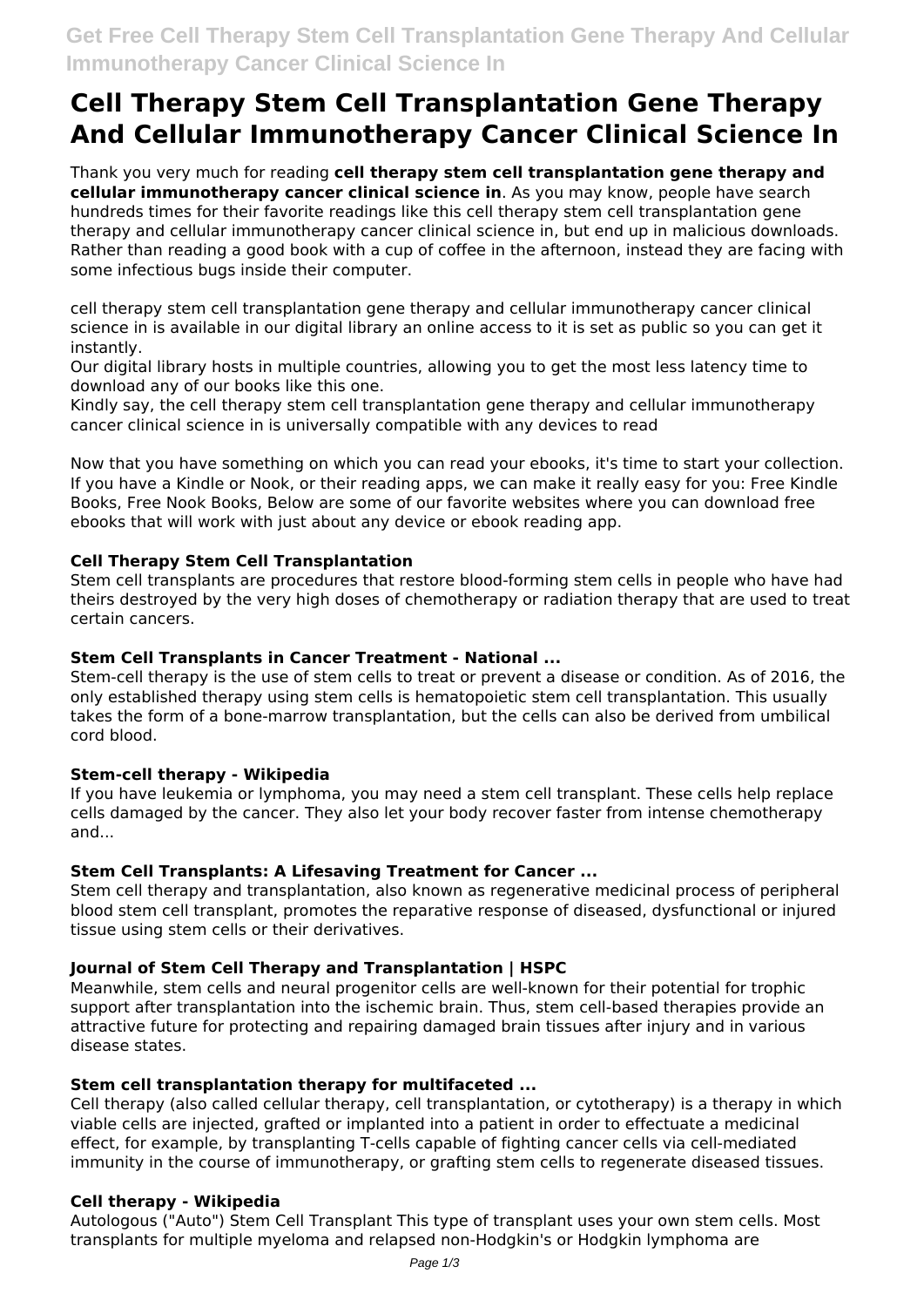**Get Free Cell Therapy Stem Cell Transplantation Gene Therapy And Cellular Immunotherapy Cancer Clinical Science In**

#### autologous....

## **Types of Stem Cell Transplants - WebMD**

MD Anderson's Stem Cell Transplantation and Cellular Therapy Center is one of the largest facilities in the world for stem cell transplants. During stem cell transplants, unhealthy bone marrow is replaced by healthy stem cells. These stem cells then develop into healthy marrow that produces different types of blood cells.

## **Stem Cell Transplantation and Cellular Therapy Center | MD ...**

Stem cells: What they are and what they do. Stem cells and derived products offer great promise for new medical treatments. Learn about stem cell types, current and possible uses, ethical issues, and the state of research and practice.

## **Stem cells: What they are and what they do - Mayo Clinic**

We tested the feasibility and safety of human-spinal-cord-derived neural stem cell (NSI-566) transplantation for the treatment of chronic spinal cord injury (SCI). In this clinical trial, four subjects with T2-T12 SCI received treatment consisting of removal of spinal instrumentation, laminectomy, and durotomy, followed by six midline bilateral stereotactic injections of NSI-566 cells.

## **A First-in-Human, Phase I Study of Neural Stem Cell ...**

The first objective (dystrophin restoration) is shared by two main approaches, sometimes interconnected: gene therapy and cell transplantation (throughout the paper, I will make reference to "cell transplantation" and not to "cell therapy." On one hand, so far there is no therapy based on cells for this disease.

## **Cell Transplantation and "Stem Cell Therapy" in the ...**

Stem Cell or Bone Marrow Transplant A stem cell transplant, also called a bone marrow transplant, can be used to treat certain types of cancer. This procedure might be called peripheral stem cell transplant or cord blood transplant, depending on where the stem cells come from.

## **Stem Cell or Bone Marrow Transplant**

In a stem cell transplant, healthy stem cells are placed in your body to help your bone marrow start to work properly. The new stem cells make healthy blood cells. Why a stem cell transplant is used. A stem cell transplant may be used to treat some cancers such as leukemia, lymphoma, multiple myeloma and neuroblastoma.

## **Stem cell transplant - Canadian Cancer Society**

To avoid all these complications, stem cell-based regenerative therapy is the best alternative procedure. Stem Cells can regenerate tissues with the potential to differentiate into specific cell lineages by specific processing and therefore stem cells (pluripotent) can form specific organs with further advancement in translational developmental research.

## **Can Stem Cells Replace The Human Organ Transplantation ...**

A stem cell or bone marrow transplant replaces damaged blood cells with healthy ones. It can be used to treat conditions affecting the blood cells, such as leukaemia and lymphoma. Stem cells are special cells produced by bone marrow (a spongy tissue found in the centre of some bones) that can turn into different types of blood cells.

## **Stem cell and bone marrow transplants - NHS**

Stem cell transplantation (SCT), sometimes referred to as bone marrow transplant, is a procedure in which a patient receives healthy stem cells to replace damaged stem cells. Before SCT, the patient receives high doses of chemotherapy, and sometimes radiation therapy, to prepare the body for transplantation.

## **Stem Cell Transplantation | Leukemia and Lymphoma Society**

Stem cell transplant is commonly used to treat multiple myeloma. Before the transplant, drug treatment is used to reduce the number of myeloma cells in the patient's body. (See Drug Therapy for Multiple Myeloma).) Stem cell transplants (SCT) can be autologous or allogeneic.